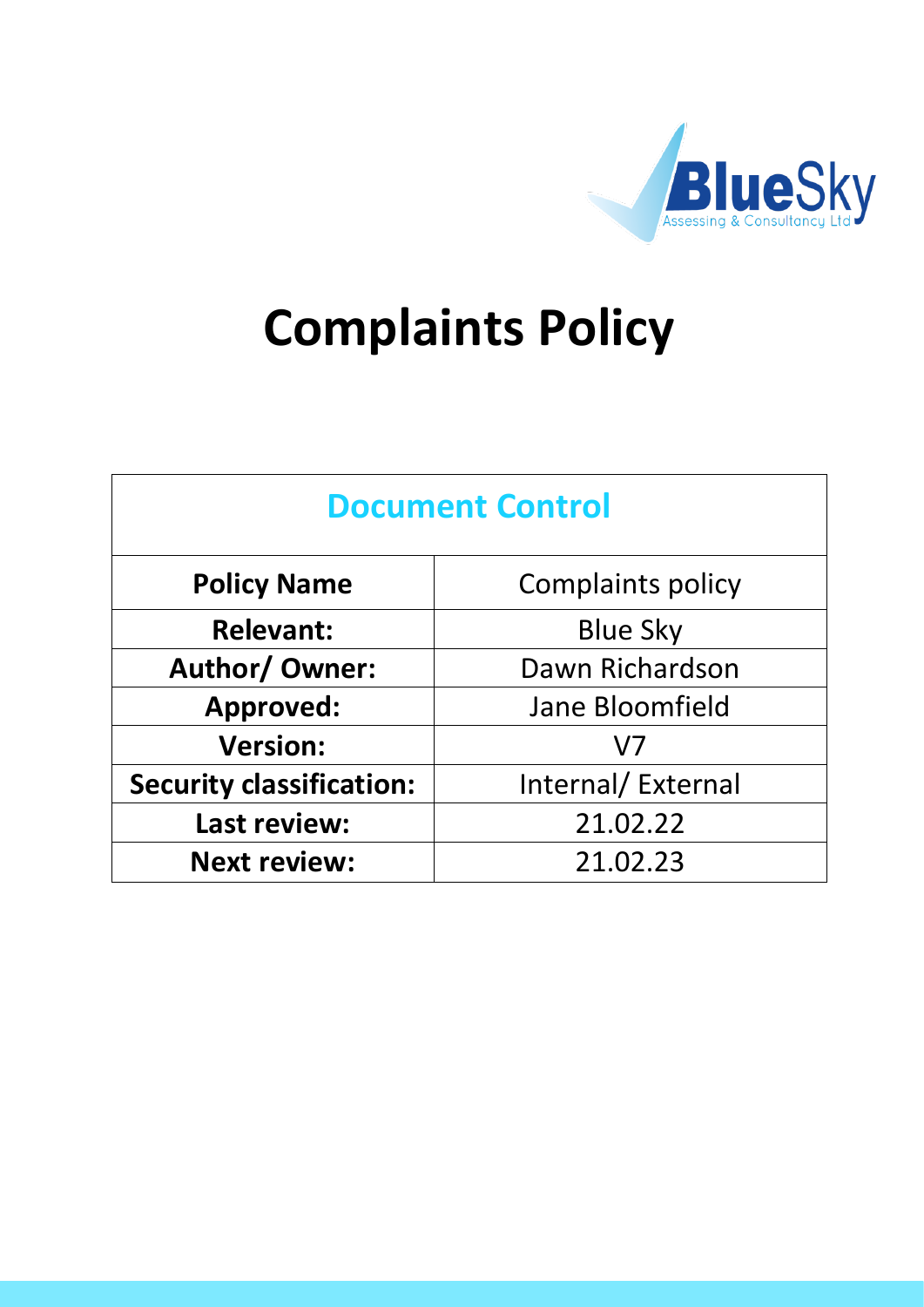

## **Policy**

Blue Sky Assessing & Consultancy Ltd is committed to delivering the best possible learning experience for apprentices/learners, employers, and stakeholders. Feedback from across our colleagues, apprentices/learners, employers and partners helps us to constantly review and act upon opportunities to improve, to share best practice, and to constantly strive to do better.

Blue Sky is dedicated to creating an open and honest environment where apprentices/learners, stakeholders, visitors and employers are encouraged to provide formal and informal feedback when things go well, and to have clarity on what they need to do when they are unhappy with the service being provided and they want to make a complaint.

## **Scope**

This policy outlines what any apprentice/learner, employer, stakeholder, parent, or visitor needs to do in order to make a complaint to Blue Sky about the service it provides.

Within the scope of this policy, we will review our delivery or performance of:

- The quality, management, or experience on Blue Sky programmes
- Issues with delays in handling or administering learner programmes and/or progress
- How Blue Sky colleagues conduct themselves and/or the approach we take to
- recruitment, training delivery, or assessment/exams and end point assessment
- Equality and Diversity issues

Separate policies are in place and made available to apprentices/learners and employers covering practice in relation to behaviour and conduct (learners), Staff Code of Conduct, and Staff disciplinary. Issues identified or raised relating to these will be handled under the appropriate policy.

This Complaints Policy is published on Blue Sky's website. The policy is shared with all colleagues through induction training. Updates to policies are also communicated through email communications, monthly newsletters, and staff meetings.

This policy is reviewed annually, or in response to updates and changes to any relevant legislation and guidance, whichever is sooner.

We readily accept that there may be an occasion where you do not feel your experience has been as good as we would like it to be, and as such we want to make it easy for you to approach us and make a complaint.

We aim to ensure that:-

- Making a complaint is as easy as possible.
- We treat a complaint as a clear expression of dissatisfaction with our service which calls for an immediate response.
- We deal with it promptly, politely and, when appropriate, confidentially.
- We respond in the right way, for example by giving you an explanation or an apology where we have got things wrong, and letting you know what action we've taken.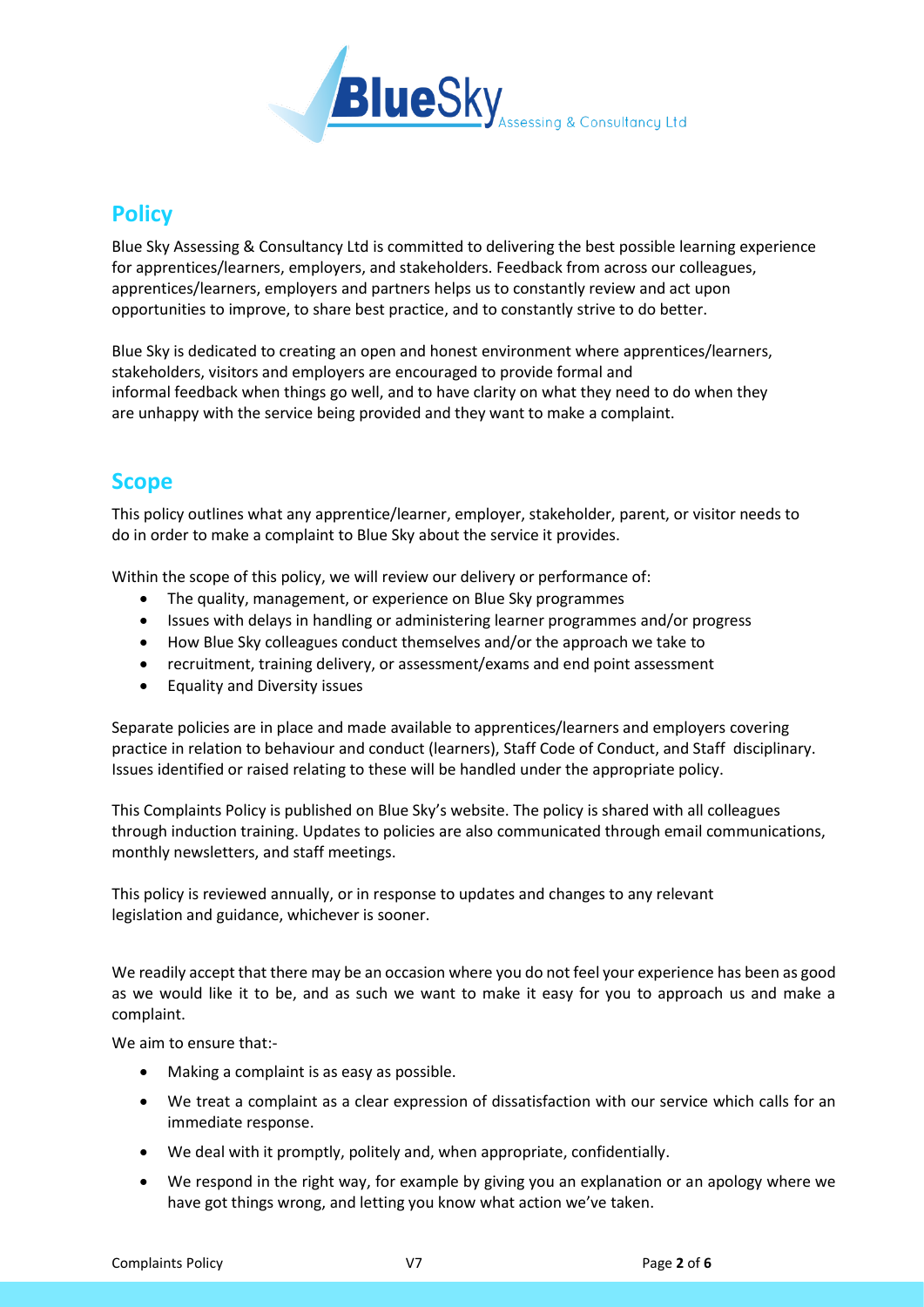

• We learn from complaints and feedback and we use them to improve our service.

If it is not possible to provide a definitive list of examples of complaints, but the following are examples of situations that would constitute a complaint:

- Incorrect invoicing;
- Certificate spelling errors;
- Lack of response to queries;
- Website issues;
- Delay with receipt of certificates;
- Non-compliance with stated Blue Sky Assessing & Consultancy Ltd process e.g. not adhering to published timescales of processes.

## **Data Collection, Analysis and Continuous Improvement**

Blue Sky understand that continuous improvement is vital to effective practice. We do this by:

- Ensuring that sufficient data is captured to enable identification of best practice
- Gathering learner feedback, including complaints, which enables the identification of best practice and drives decision making relating to our offer and delivery.
- Reviewing any complaints and acting on recommendations

## **Confidentiality**

Except in exceptional circumstances, we will try to ensure that your complaint remains confidential, but in some cases the circumstances giving rise to the complaint may make it impossible to maintain confidentiality. In these situations we will discuss this with you.

### **Investigation and Outcome**

The formal complaints procedure is intended to ensure that all complaints are handled fairly, consistently and wherever possible resolved to the complainant's satisfaction.

Blue Sky Assessing & Consultancy Ltd.'s aim is to resolve all matters as quickly as possible. However, inevitably some issues will be more complex and therefore may require longer to be fully investigated.

We'll acknowledge your complaint and let you know who will be dealing with it. We will appoint an appropriate person to investigate the matter on your behalf.

We aim to resolve complaints within 10 working days but if it's going to take longer than that we'll keep you fully informed.

Once we have completed our investigation, we will explain what went wrong and why, apologise when it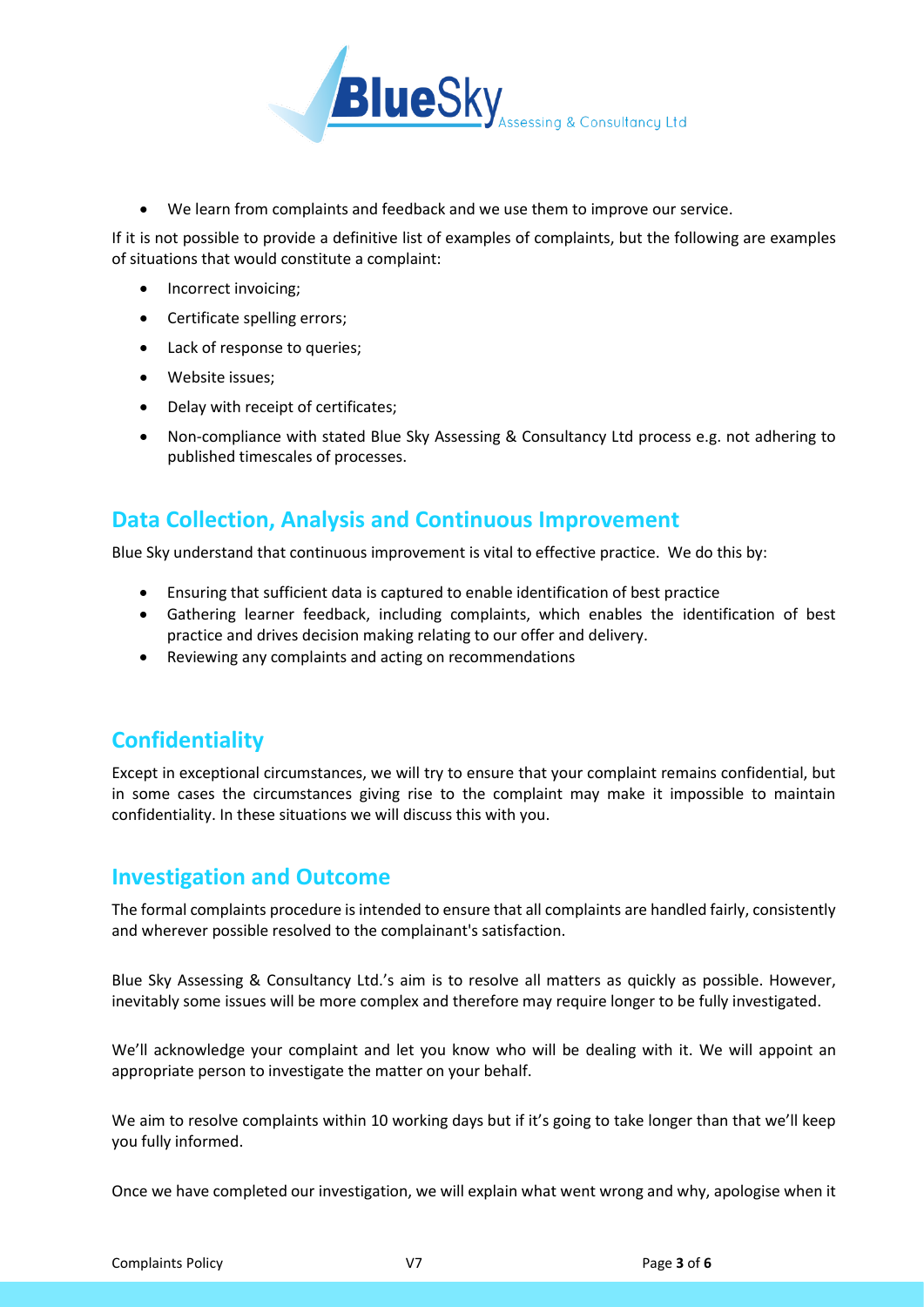

is appropriate and take action to remedy the situation as soon as possible.

The three stages to our complaints process are:-

#### **Stage 1 (Informal)**

If you have an issue with some aspect of Blue Sky's delivery, please raise this in the first instance with the person you deem to be your main/usual point of contact. In most cases, for example this will be your Development Advisor.

At this stage, your complaint could be raised as part of a discussion or an email exchange.

If you do not have a usual point of contact, or the complaint relates to that person, it should be submitted to Blue Sky Assessing & Consultancy Ltd by emailing [enquiries@blueskyassessing.co.uk.](mailto:enquiries@blueskyassessing.co.uk)

The time for responding to complaints at Stage 1 is 5 working days, but should usually be less.

#### **Stage 2 (Formal)**

If the complaint is unresolved through following the steps at Stage 1, then a formal complaint should be submitted by email to: [enquiries@blueskyassessing.co.uk](mailto:enquiries@blueskyassessing.co.uk)

Please include details of:

- Your full name
- Apprentice/learner number (where known)
- Contact details
- What the complaint is about
- Details of how you have raised the complaint informally (to whom, in what format, and
- what response you got)
- What solution to the issue do you see
- Any documentary evidence

Your complaint will be allocated to an appropriate manager depending on the nature of your complaint.

Your complaint at this stage should be acknowledged within 2 working days and investigated and responded to in writing within 10 working days. If the handling manager requires further time to fully investigate your complaint, they will write to you to advise you of this prior to the end of the 10-working day period.

#### **Stage 3 (Appeal)**

If you are not satisfied with the response you receive to your complaint at Stage 1 and/or 2, and wish to appeal, you should contact the Director of Blue Sky Assessing & Consultancy Ltd within 10 working days of the issue of the Stage 1/2 response by emailing [Jane@blueskyassessing.co.uk.](mailto:Jane@blueskyassessing.co.uk)

The appeal request must clearly explain the reason(s) for appeal and will only be considered if the complainant can evidence one or more of the following:

- Any aspect of the original complaint was not investigated
- The investigation findings do not match the outcome
- There is new evidence which was not reasonably available at the time of the original complaint investigation
- Blue Sky's complaints process was not followed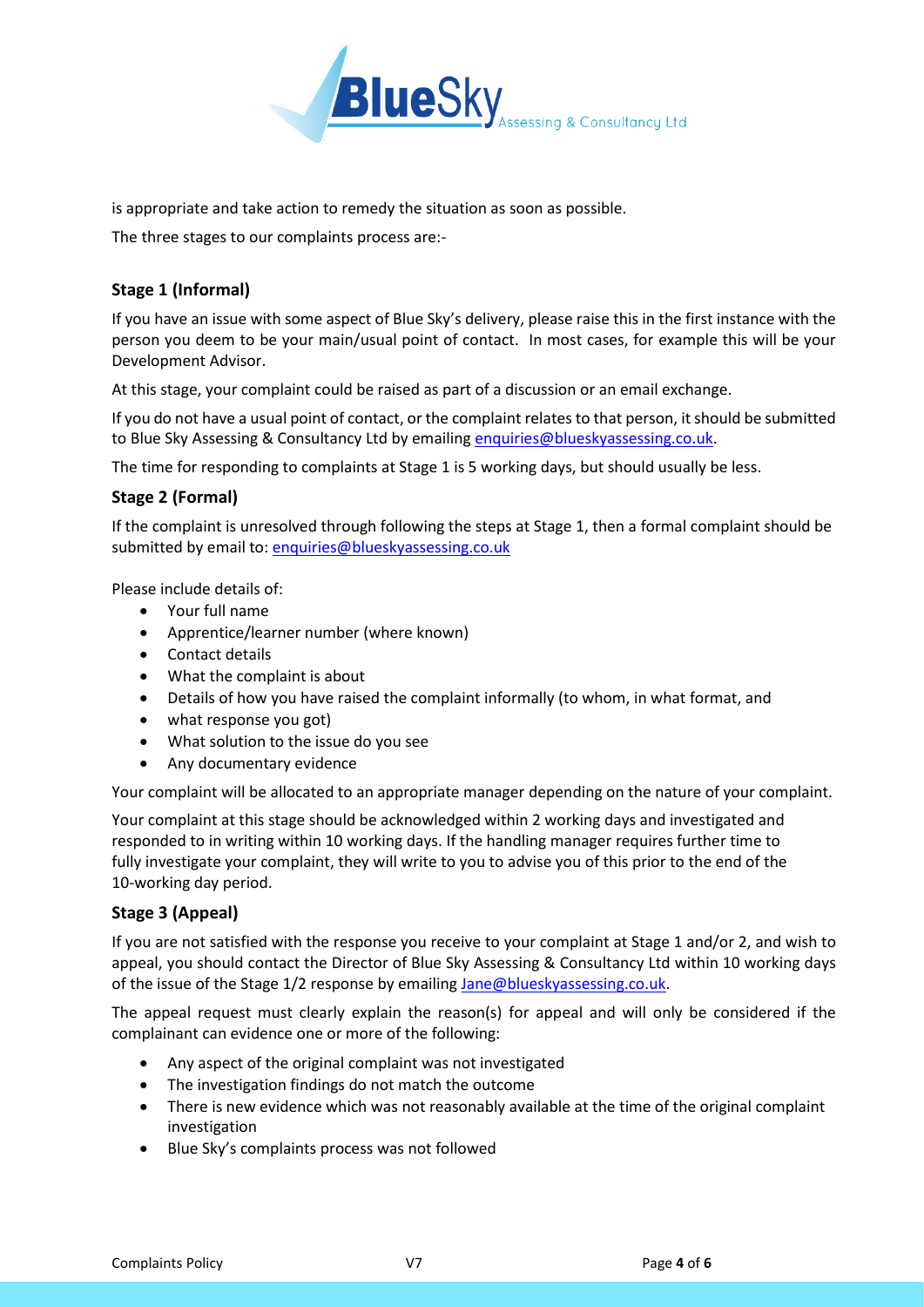

The Director of Blue Sky Assessing & Consultancy Ltd will undertake a full review of the original complaint, the evidence collected by the person who investigated the matter on your behalf and their response. Consultation with all parties will take place to provide you with Blue Sky Assessing & Consultancy Ltd.'s response and any further actions that may need to be taken.

Your complaint at this stage should be acknowledged within 2 working days and investigated and responded to in writing within 10 working days. If the Director requires further time to fully investigate your complaint, they will ensure that you are written to you to advise you of this and a new deadline prior to the end of the 10-working day period.

For learners wishing to appeal assessment decisions please refer to the Appeals & Complaints Procedure for Frameworks or the Appeals and Enquiries Procedure for Standards. If there is an allegation of malpractice please refer to the Malpractice and Maladministration Policy.

## **Education & Skills Funding Agency**

If you are unhappy with an apprenticeship and have not been satisfied with the outcome of following Blue Sky's complaints procedure above, then you can contact the Education and Skills Funding Agency (ESFA) directly and raise your concerns with them.

Please contact the ESFA on the details below:

Email: [complaints.esfa@education.gov.uk](mailto:complaints.esfa@education.gov.uk)

In writing: Customer Service Team, Education and Skills Funding Agency, Cheylesmore House, Quinton Road, Coventry, CV1 2WT

Please see the link below for more information:

[https://www.gov.uk/government/publications/complaints-about-post-16-education-and-training](https://www.gov.uk/government/publications/complaints-about-post-16-education-and-training-provision-funded-by-esfa/complaints-about-post-16-education-and-training-provision-funded-by-esfa)[provision-funded-by-esfa/complaints-about-post-16-education-and-training-provision-funded-by-esfa](https://www.gov.uk/government/publications/complaints-about-post-16-education-and-training-provision-funded-by-esfa/complaints-about-post-16-education-and-training-provision-funded-by-esfa)

If you are still unsatisfied after the ESFA have responded, then you can write to the complaints adjudicator to decide on the case.

# **Complaint Conduct**

Complaints should be raised within twelve months of the original issue so that evidence is available for the investigation.

Any complaint received after this period will not be investigated.

Learners should be aware that malicious complaints received in any form will result in disciplinary action (i.e. complaints that are not true, use of foul language in any communication that are sent to colleagues).